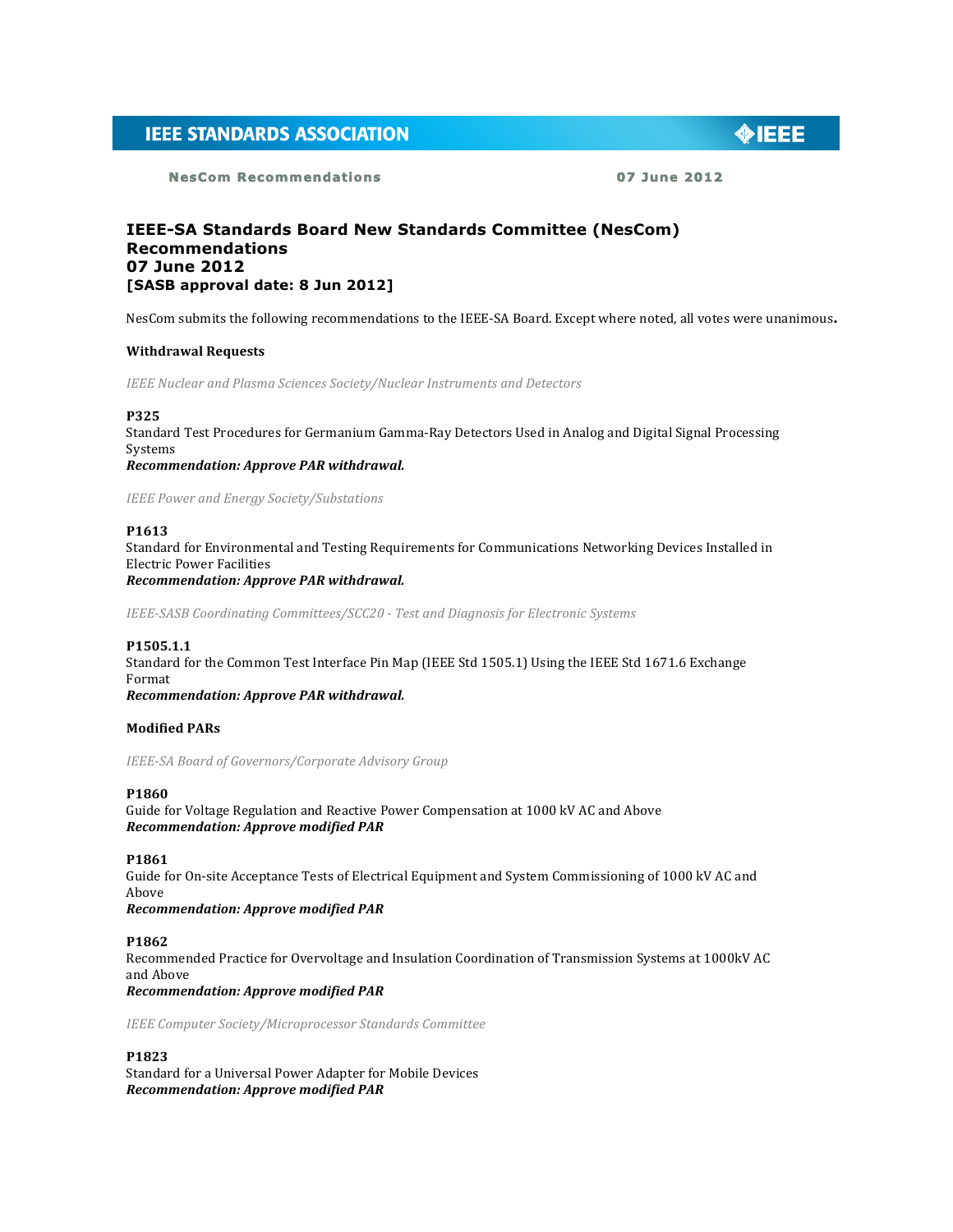*IEEE Instrumentation and Measurement Society/TC4 - High Frequency Measurement* 

# **P287**

Standard for Precision Coaxial Connectors at RF, Microwave and Millimeter-wave Frequencies *Recommendation: Approve modified PAR*

*IEEE Power and Energy Society/Switchgear*

### **P62271-37-013**

High-Voltage Switchgear and Controlgear - Part 37-013: Alternating-current generator circuit-breakers *Recommendation: Approve modified PAR*

#### **Extension Requests**

*IEEE Power and Energy Society/Transformers*

#### **PC57.637**

Guide for the Reclamation of Insulating Oil and Criteria for Its Use Recommendation: Approve request for an extension until December 2014

#### **New PARs**

*IEEE* Computer Society/Software & Systems Engineering Standards Committee

### **P1009**

Standard for the Archstie Programming Language *Recommendation: Approve new PAR until December 2016*

#### **P1723**

Standard for a Service-Oriented Architecture (SOA) Reference Architecture *Recommendation: Approve new PAR until December 2016*

#### **P2030.4**

Guide for Control and Automation Installations Applied to the Electric Power Infrastructure *Recommendation: Approve new PAR until December 2016*

#### *IEEE Computer Society/Standards Activities Board*

#### **P1622.1**

Standard for Voter Registration Data Interchange Format *Recommendation: Approve new PAR until December 2016*

# **P1622.2**

Standard for Election Results Reporting Data Interchange Format *Recommendation: Approve new PAR until December 2016*

*IEEE Computer Society/Test Technology*

# **P1450.4**

Standard for Extensions to Standard Test Interface Language (STIL) (IEEE Std. 1450-1999) for Test Flow Specification *Recommendation: Approve new PAR until December 2016*

*IEEE Consumer Electronics Society/Standards Committee*

# **P1874**

Standard for Documentation Schema for Repair of Electronic Devices *Recommendation: Approve new PAR until December 2016*

*IEEE Education Society/Standards Committee*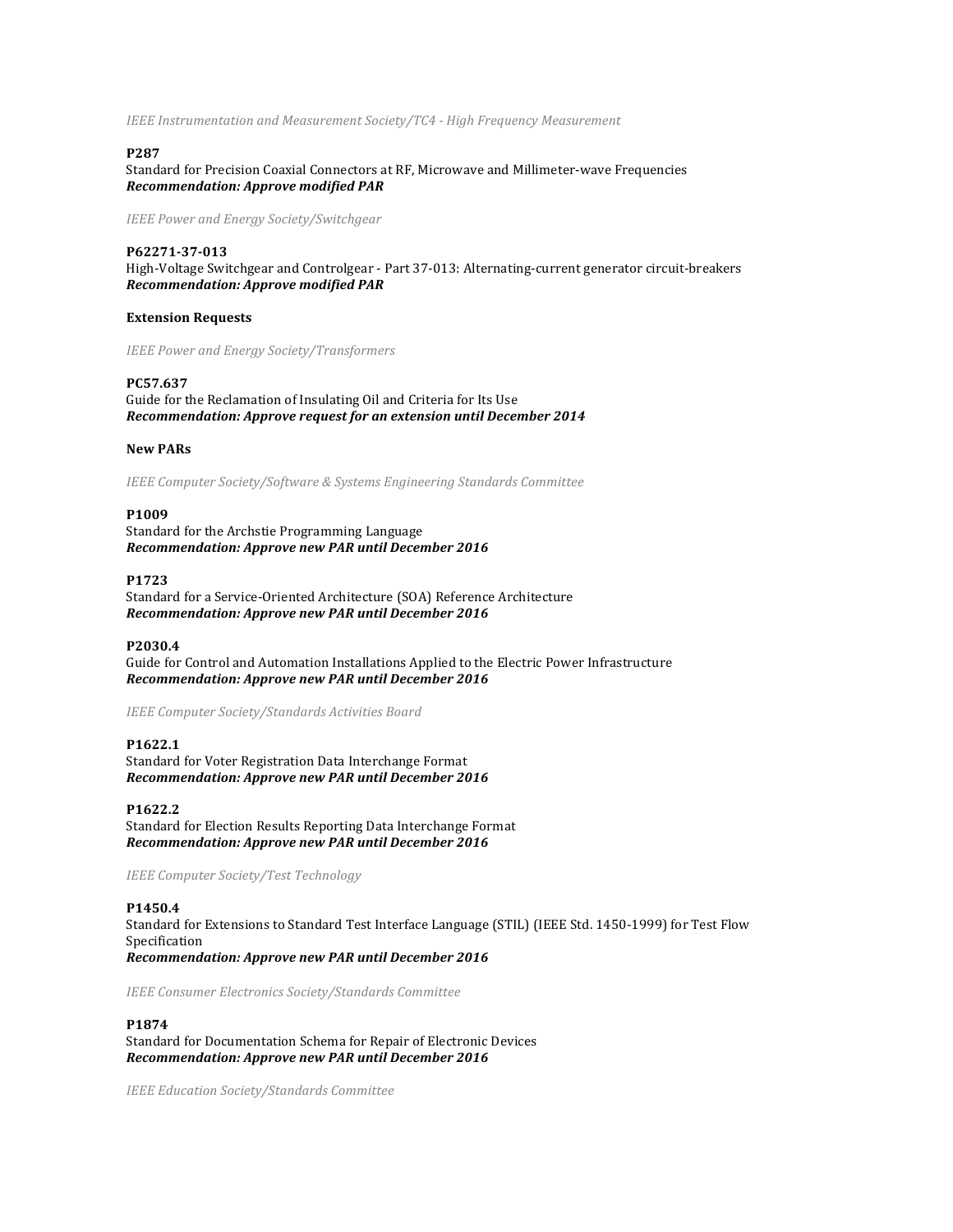# **P1876** Standard for Networked Smart Learning for Online Laboratories *Recommendation: Approve new PAR until December 2016*

*IEEE Engineering in Medicine and Biology Society/IEEE 11073TM Standards Committee* 

#### **P11073-10417a**

Health informatics--Personal health device communication Part 10417: Device specialization--Glucose meter Amendment 1

*Recommendation: Approve new PAR until December 2016*

*IEEE Power and Energy Society/Power System Relaying*

#### **PC37.245**

Guide for the Application of Protective Relaying for Phase Shifting Transformers *Recommendation: Approve new PAR until December 2016*

*IEEE Power and Energy Society/Substations*

# **P1613.1**

Standard Environmental and Testing Requirements for Communications Networking Devices Installed in Transmission and Distribution Facilities *Recommendation: Approve new PAR until December 2016*

#### **P2030.100**

Recommended Practice for Implementing an IEC 61850 Based Substation Communications, Protection, Monitoring and Control System *Recommendation: Approve new PAR until December 2016*

*IEEE Power and Energy Society/Transformers*

# **P60076-16**

Standard Requirements for Wind Turbine Generator Transformers *Recommendation: Approve new PAR until December 2016*

#### **P60076-57-1202**

Standard Requirements for Liquid Immersed Phase-Shifting Transformers *Recommendation: Approve new PAR until December 2016*

# **PC57.159**

Guide on Transformers for Application in Distributed Photovoltaic (DPV) Power Generation Systems *Recommendation: Approve new PAR until December 2016*

*IEEE-SASB Coordinating Committees/SCC20 - Test and Diagnosis for Electronic Systems*

# **P1877**

Standard for Test Orchestration Interface (TOIF) for Orchestrating Resources, Observations, and Information via Web Services

*Recommendation: Approve new PAR until December 2016*

*IEEE Ultrasonics, Ferroelectrics and Frequency Control Society/IEEE Ultrasonics, Ferroelectrics and Frequency Control*

# **P1859**

Standard for Relaxor-Based Single Crystals for Transducer and Actuator Applications *Recommendation: Defer approval of new PAR to the August 2012 NesCom meeting* [Approve=5, Disapprove=4]

# **PARs for the Revision of Standards**

*IEEE* Computer Society/Environmental Assessment of Standards Committee